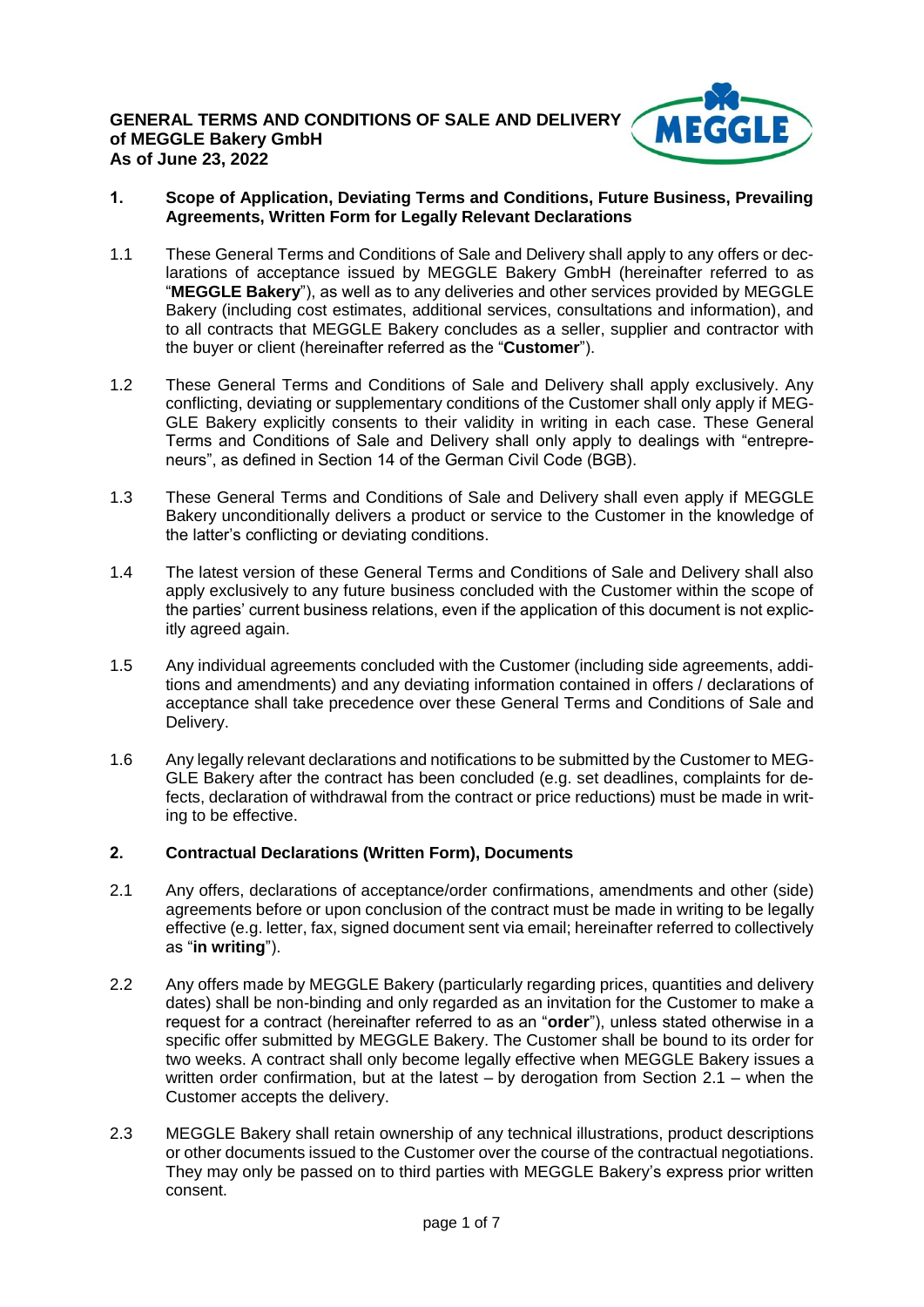2.4 MEGGLE Bakery shall be entitled to ask the Customer to prove it is authorised to purchase the ordered products if the applicable laws stipulate a special form of registration and/or authorisation for the purchase of the type of products concerned. MEGGLE Bakery shall only be obliged to deliver the products when the Customer has provided the appropriate evidence.

#### **3. Assignments, inclusion of Third Parties, Pricing, Terms of Payment, Late Payment, Electronic Invoicing, Offsetting / Withholding Payments, SEPA Direct Debit Mandate, Financial Deterioration**

- 3.1 MEGGLE Bakery may assign claims arising from or in connection with the contract to affiliated companies or to other third parties. MEGGLE Bakery shall further be entitled to commission third parties for performance of contractual obligations for which it is responsible.
- 3.2 Unless otherwise stated in an order confirmation, all prices shall include "Free Carrier" shipment from MEGGLE Bakery's headquarters (FCA, Incoterms 2020) and the usual packaging. Unless otherwise agreed, all prices shall be indicated as net prices in euros; statutory value added tax shall be charged additionally ; the value added tax shall be indicated separately.

MEGGLE Bakery shall adjust the prices to be paid at its reasonable discretion to the development of the costs that are relevant for the calculation of prices. A price increase shall be possible and a price reduction shall be made if, for example, there is an increase or decrease in the cost of procuring energy or raw materials. Increases in one type of cost, for example the cost of purchasing energy, may only be used to increase prices to the extent that they are not offset by any decreases in other areas, for example the cost of purchasing raw materials. In the case of cost reductions, MEGGLE Bakery shall reduce prices to the extent that such cost reductions are not fully or partially offset by any increases in other areas.

Within the context of a continuing obligation or a framework agreement, MEGGLE Bakery shall, when exercising its reasonable discretion, select the respective points in time of a price change in such a way that cost reductions are not taken into account in accordance with criteria that are less favourable for the Customer than cost increases; this means that cost reductions shall have an effect on the price at least to the same extent as cost increases. Within the context of an individual purchase contract, MEGGLE Bakery shall make a price change if there are more than three months between the conclusion of the contract and the agreed delivery date.

- 3.3 Unless otherwise stated in the order confirmation, all invoices issued by MEGGLE Bakery shall be due for payment within 10 days of the invoice date. Deductions for early payment shall only be granted by express written agreement.
- 3.4 A payment shall only be considered made when the full invoice amount is at MEGGLE Bakery's disposal. MEGGLE Bakery shall not be obliged to accept cheques or bills of exchange; they shall only be accepted as full payment following a successful bank clearance process.
- 3.5 In the event of late payment, MEGGLE Bakery shall be entitled to charge interest at 9 percentage points above the respective base rate and the statutory default fee of EUR 40.00. MEGGLE Bakery explicitly reserves the right to assert a greater claim for damages as a result of late payment.
- 3.6 The Customer hereby agrees to electronic invoicing in accordance with sentence 7 and 8 of Section 14 (1) of the German Value Added Tax Act (UStG). Any complaints about invoices must be made by the Customer immediately (i.e. without culpable delay) in writing.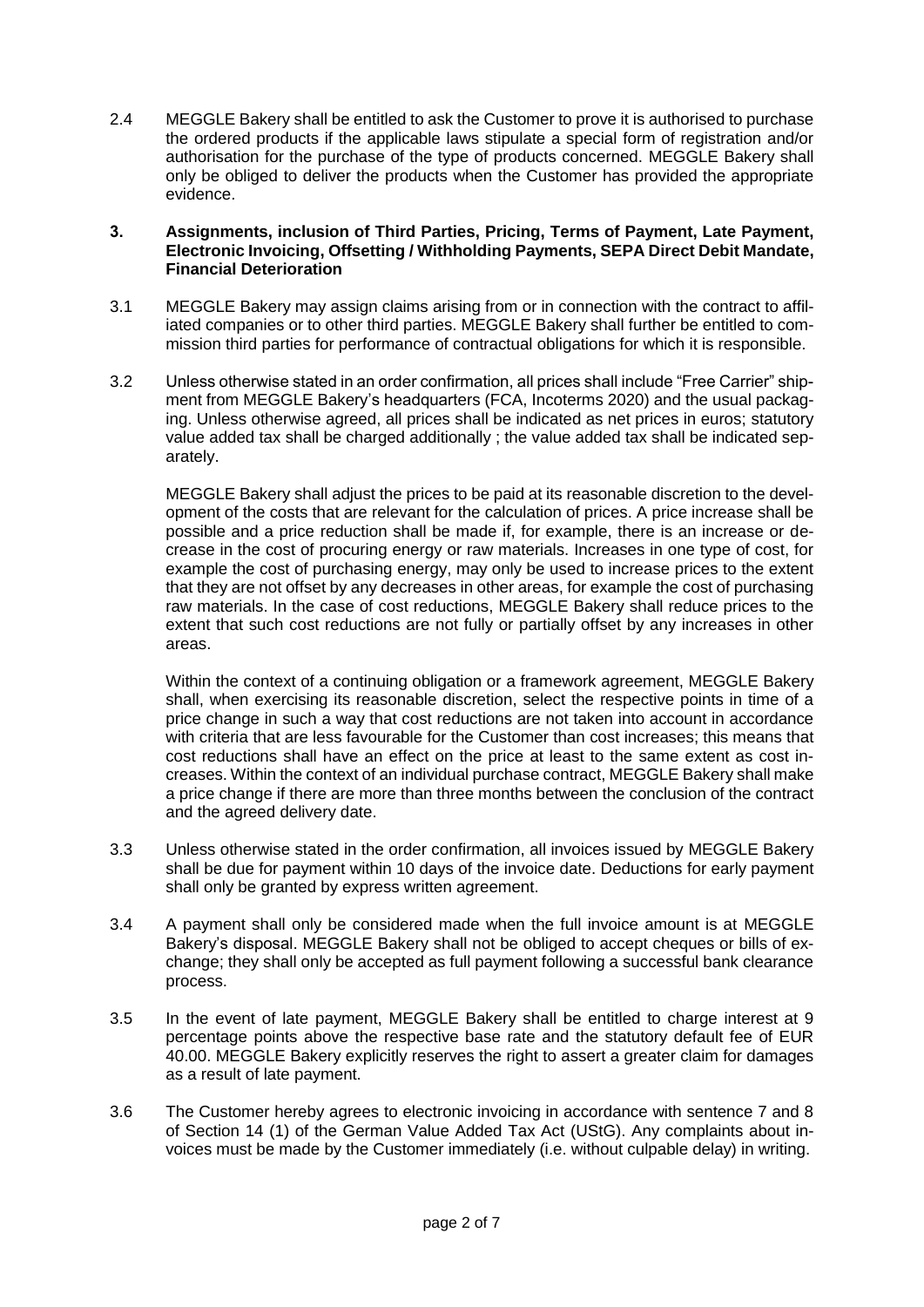- 3.7 The Customer may only offset claims against counterclaims that are acknowledged by MEGGLE Bakery, undisputed, legally established or ready for judgement. The Customer shall only be authorised to withhold a payment if its counterclaim is based on the same contractual relationship and is acknowledged by MEGGLE Bakery, undisputed, legally established or ready for judgement.
- 3.8 If payment via direct debit is agreed, the Customer shall issue MEGGLE Bakery with a mandate upon request to participate in the SEPA business-to-business direct debit scheme.
- 3.9 If it becomes apparent that MEGGLE Bakery's claim to consideration is jeopardised by the Customer's solvency after the contract has been concluded, MEGGLE Bakery may refuse to provide its services until the Customer renders the consideration or provides a security. After a period set for this purpose, MEGGLE Bakery shall be entitled to withdraw from the contract and/or demand compensation for damages or the reimbursement of expenses if the legal requirements are met.

#### **4. Delivery, Partial Deliveries, Force Majeure, Deliveries from Suppliers, Delivery Delays, Liability for Late Deliveries**

- 4.1 Unless otherwise indicated or agreed by MEGGLE Bakery, all delivery dates and deadlines shall be non-binding. A delivery period shall only begin when all necessary documents, permits, clearances or other cooperative actions have been provided by the Customer or an agreed down payment has been made. Even after a delivery period has begun, MEG-GLE Bakery shall not be obliged to deliver if the Customer fails to properly perform its own obligations on time, particularly if it falls in arrears. MEGGLE Bakery reserves the defence of unperformed contract.
- 4.2 Unless otherwise agreed, all deliveries shall be made as "Free Carrier" shipments from MEGGLE Bakery's headquarters (FCA, Incoterms 2020).
- 4.3 MEGGLE Bakery shall be entitled to deliver the goods in partial quantities to a reasonable extent.
- 4.4 If the delivery of the goods is hindered by force majeure or other unforeseeable events occurring at MEGGLE Bakery or one of its suppliers/subcontractors that prevent MEGGLE Bakery temporarily from delivering the goods on the agreed date or by the agreed deadline through no direct or indirect fault of its own, the delivery date and deadline shall be extended by the amount of time for which the performance of the contract is disrupted by such circumstances plus a reasonable recovery time. If delivery becomes completely or partly impossible or cannot be reasonably expected due to the above circumstances, MEGGLE Bakery shall insofar be released of its duty to deliver and/or entitled it withdraw from the contract. If such a disruption leads to a postponement of over 8 weeks, both contracting parties shall be entitled to withdraw from the contract; however, the Customer shall only be entitled to withdraw from the contract after setting a reasonable grace period for the delivery. Other statutory rights of withdrawal are not affected by the before mentioned provision.

Such events particularly include breakdowns caused by war, sabotage, fire, explosion, water or natural disaster or extreme natural events such as severe weather, as well as legitimate labour disputes and strikes, pandemics, epidemics or plagues, official orders, interruption or suspension of energy supply, failures or restrictions of electronic data exchange caused by a third party as well as attacks on IT systems of MEGGLE Bakery or one of its suppliers/subcontractors by third parties.

4.5 Section 4.4 shall also apply in the case of a long-term supply relationship; MEGGLE Bakery shall even be entitled to terminate the entire contract if only partial deliveries are affected but MEGGLE Bakery cannot be reasonably expected to fulfil the terms of the entire contract due to force majeure.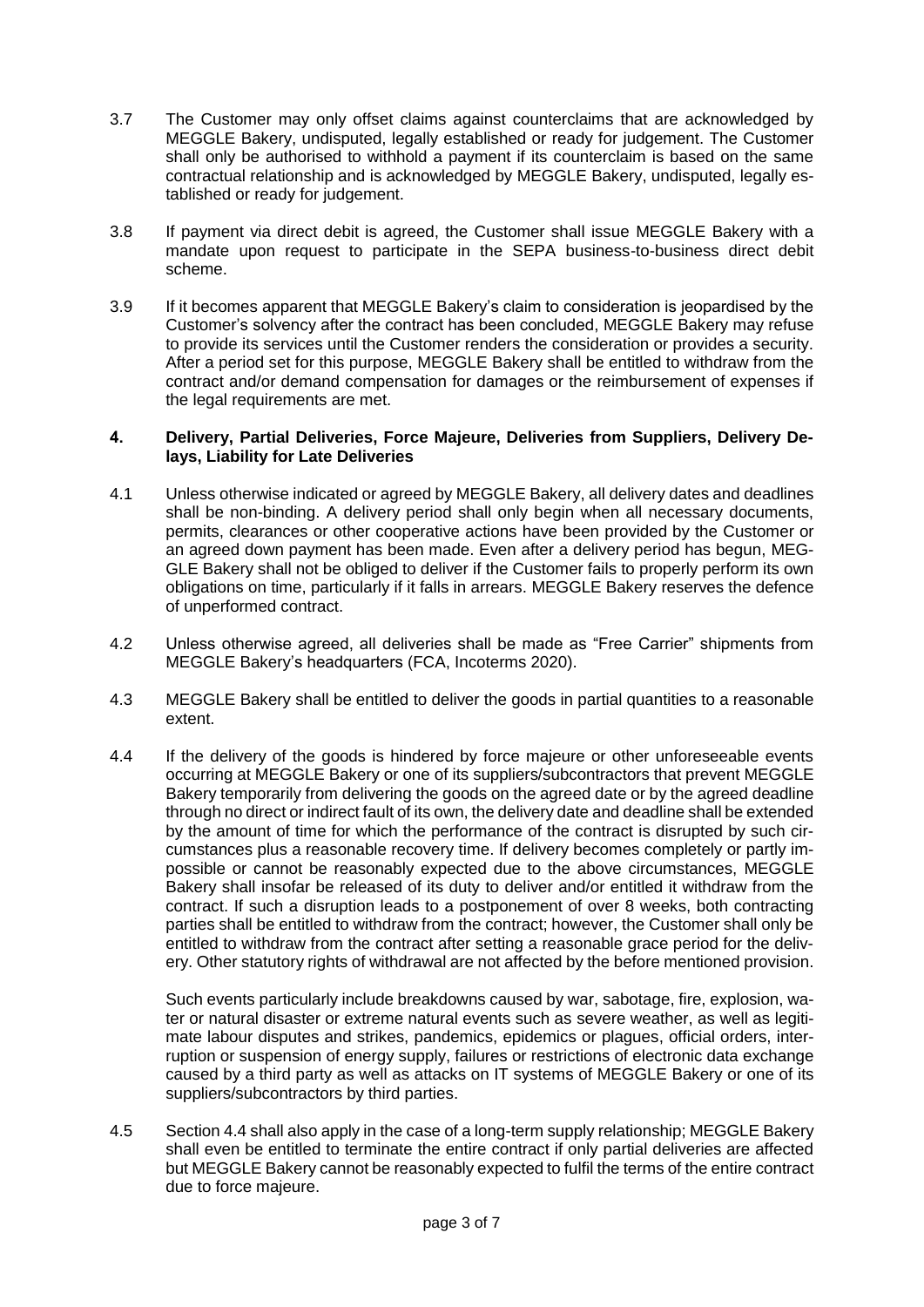- 4.6 If MEGGLE Bakery does not receive deliveries on time or at all from its suppliers this also includes the supply from MEGGLE Bakery's suppliers of raw materials as well as energy such as gas –, it shall not be deemed in default of its obligations to the Customer, unless MEGGLE Bakery is responsible for the late supply or lack of supplies. MEGGLE Bakery shall be entitled to withdraw from the contract if becomes clear that its suppliers will not be able to supply the ordered goods, raw materials or the quantities of energy ordered through no fault of its own despite making parallel covering arrangements.
- 4.7 In the event of late delivery, MEGGLE Bakery shall be liable for damages in accordance with Section 7 of these General Terms and Conditions of Sale and Delivery. In the event of slight negligence, however, MEGGLE Bakery's liability for damages caused by delay shall be limited to 0.5% of the value of the delayed (partial) delivery for every full week of delay, up to a maximum of 5% of the value of the delayed (partial) delivery.

# **5. Default on Acceptance, Storage Costs, Flat-Rate Compensation**

- 5.1 If the Customer defaults on the acceptance of the goods or culpably violates any other of its obligations to cooperate, MEGGLE Bakery shall be entitled, without prejudice to its other rights, to appropriately consign or store the goods at the risk and expense of the Customer. MEGGLE Bakery may commission a forwarding agent or warehouse keeper for such purposes. If MEGGLE Bakery stores the goods on its own premises, it shall be entitled to a storage fee amounting to 0.25% of the net purchase price of the stored goods per full week of storage. Higher or lower storage costs may be proven and charged accordingly. MEG-GLE Bakery reserves the right to assert further claims.
- 5.2 The risk of the accidental loss or deterioration of the goods shall be transferred to the Customer at the point in time at which it defaults on acceptance.
- 5.3 If the Customer refuses to accept the contractually agreed goods, or if a reasonable grace period for acceptance expires without the desired result, MEGGLE Bakery shall be entitled to withdraw from the contract and/or demand compensation for damages instead of providing the service. In such cases, MEGGLE Bakery shall be entitled to demand 20% of the agreed net purchase price from the Customer as compensation. The Customer shall be free to present evidence that MEGGLE Bakery has not incurred any damage or less damage than the flat-rate compensation. MEGGLE Bakery reserves further rights, particularly the right to prove it has incurred a greater degree of damage.

# **6. Complaints for Defects, Warranty**

- 6.1 The Customer may only assert claims for defects if it inspects the goods immediately after delivery, and in any case before processing the goods. Apparent defects must be immediately reported to MEGGLE Bakery in writing (within one week of delivery at the latest). If a hidden defect subsequently becomes apparent, a written complaint must similarly be made immediately (within one week of its discovery at the latest). If the Customer fails to report a defect, the delivery shall be considered faultless and approved. Any rejected goods must be properly stored by the Customer at its own expense. The timeliness of a complaint shall depend on the time at which it is received by MEGGLE Bakery.
- 6.2 The expected quality of a product shall be determined by the product specifications and the information contained in the offer.
- 6.3 If the Customer reports a defect on time in accordance with Section 6.1, MEGGLE Bakery shall be entitled, at its own discretion, to resolve the issue by either remedying the defect or delivering another flawless item. If MEGGLE Bakery decides to remedy the defect, it shall bear all the necessary expenses, unless the rectification measure is made more expensive by the fact that the goods have been moved to a different location since delivery.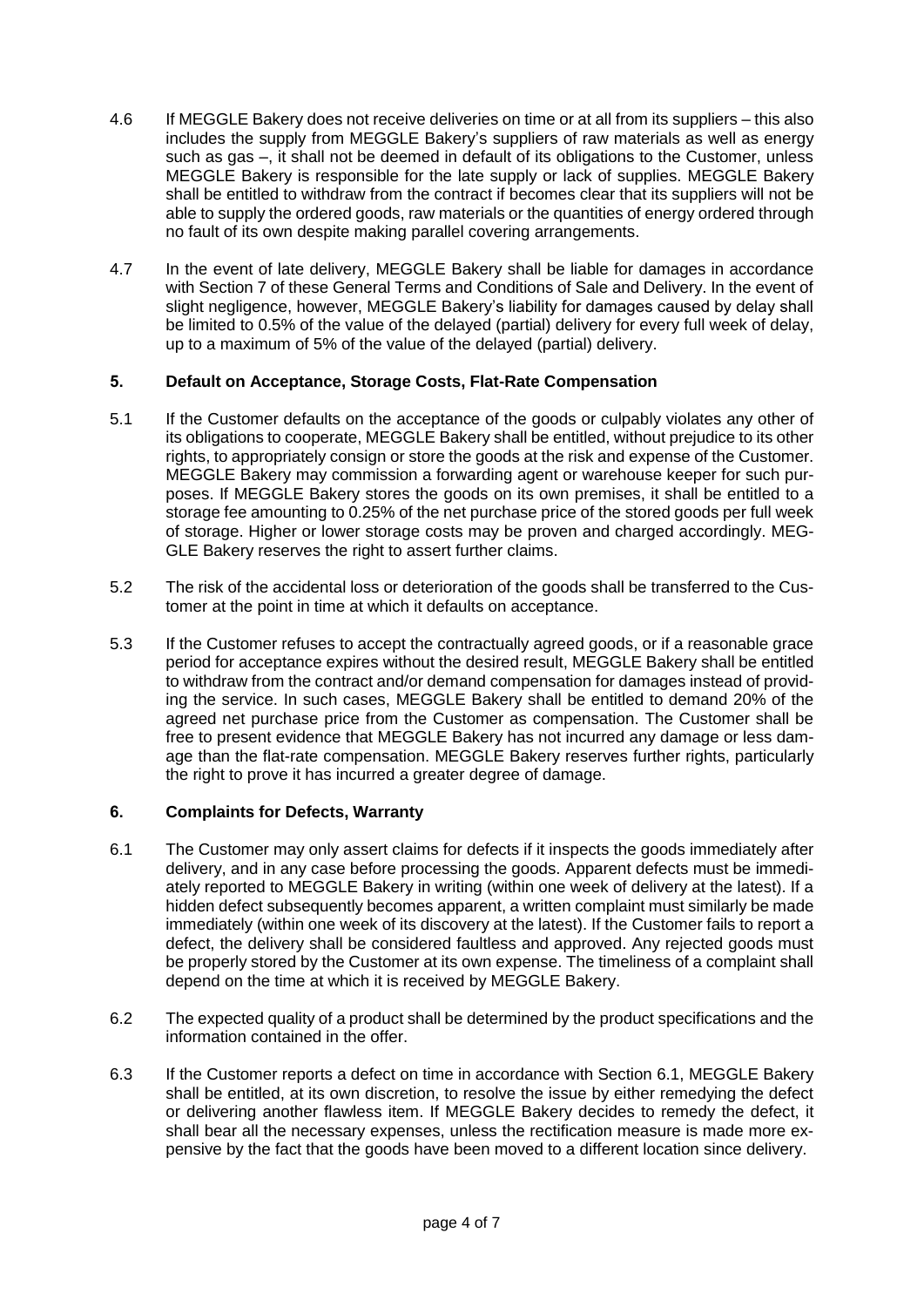- 6.4 The Customer shall not be entitled to assert claims for defects if there is only a minor deviation from the expected quality of a product or a minor impairment of its usability.
- 6.5 The Customer may only assert claims against MEGGLE Bakery for the breach of thirdparty industrial property rights or copyrights if it immediately informs MEGGLE Bakery in writing about any such claims asserted by third parties, it does not acknowledge a breach and allows MEGGLE Bakery to take care of all protective measures and settlement agreements. Furthermore, the Customer may not assert claims if the breach of third-party industrial property rights or copyrights is caused by special requirements of the Customer, by an application of the goods that could not be foreseen by MEGGLE Bakery, or by the fact that the delivery is changed by the Customer or used alongside products that are not supplied by MEGGLE Bakery.
- 6.6 With the exception of claims for damages warranty claims shall become time-barred one year after the products have been delivered.
- 6.7 The Customer may only assert claims for damages caused by defects if MEGGLE Bakery's liability is not excluded or limited in accordance with Section 7 of these General Terms and Conditions of Sale and Delivery. The Customer may not assert any claims for defects beyond those stipulated in Section 6 of these General Terms and Conditions of Sale and Delivery.
- 6.8 The limitation of Section 6 shall not apply if MEGGLE Bakery has fraudulently concealed a defect or to the extent MEGGLE Bakery issued a guarantee.

### **7. Liability**

- 7.1 MEGGLE Bakery shall be fully liable for damages in the event of intent and gross negligence. In the event of a slightly negligent breach of a primary contractual duty or a secondary contractual duty, the breach of which jeopardises the achievement of the contractual purpose or the fulfilment of which allows the contract to be properly performed in the first place and in the compliance with which the Customer may put its trust (hereinafter referred to as an "**essential secondary duty**"), MEGGLE Bakery's liability shall be limited to the typical degree of damage for the type of contract in question that was foreseeable at the time the contract was concluded.
- 7.2 In the event of a slightly negligent breach of a primary contractual duty or essential secondary duty, MEGGLE Bakery's liability shall be limited to two times the order value.
- 7.3 MEGGLE Bakery shall not be held liable for the slightly negligent breach of secondary contractual duties that are not essential secondary duties.
- 7.4 The above exclusions and limitations shall not apply if defects are fraudulently concealed or if a guarantee is undertaken for product qualities, nor shall they apply to MEGGLE Bakery's liability for claims asserted by the Customer in accordance with the German Product Liability Act (ProdHaftG) or for damage to the Customer's life, limb or health. This shall not reverse the burden of proof to the detriment of the Customer.
- 7.5 If MEGGLE Bakery's liability is excluded or limited, this shall also apply to the personal liability of MEGGLE Bakery's legal representatives, employees, workers and vicarious agents.
- 7.6 With the exception of claims resulting from prohibited acts, any claims for damages asserted by the Customer, where MEGGLE Bakery's liability is limited in accordance with Section 7 of these General Terms and Conditions of Sale and Delivery, shall expire one year from the start of the statutory limitation period.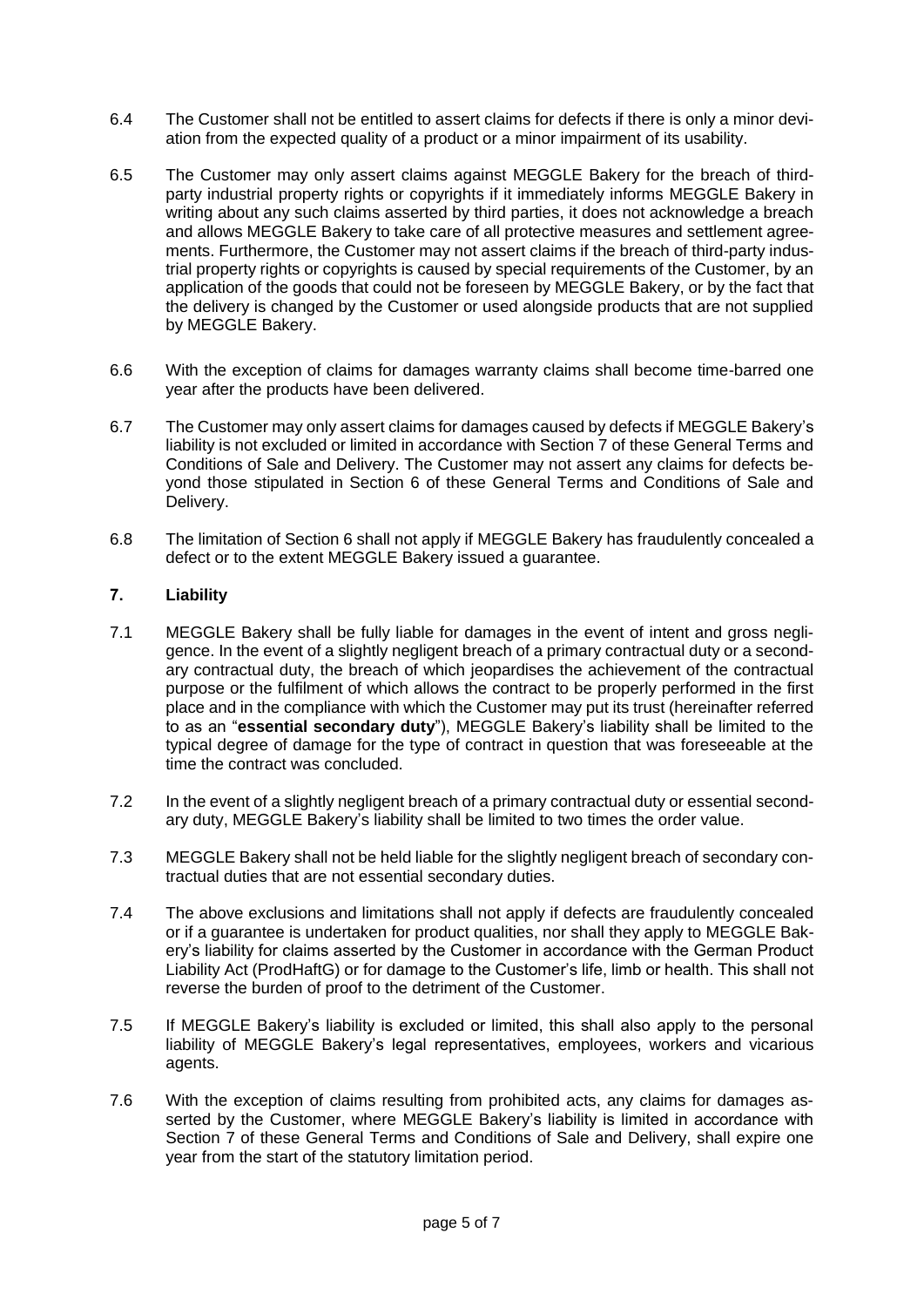# **8. Reservation of Proprietary Rights**

- 8.1 MEGGLE Bakery shall retain ownership of the delivered goods (hereinafter referred to as "**goods subject to the reservation of proprietary rights**") until the settlement of all claims held against the Customer within the scope of the supply contract and any other claims that MEGGLE Bakery acquires against the Customer in direct connection with the delivered goods, regardless of the legal grounds. Furthermore, MEGGLE Bakery shall retain ownership of goods subject to the reservation of proprietary rights until the settlement of any other claims that MEGGLE Bakery acquires against the Customer – now or in the future – regardless of the legal grounds (including any outstanding claims to the balance on a current account). In the case of a current account, the goods subject to the reservation of proprietary rights shall act as a security for the outstanding balance claims held by MEGGLE Bakery.
- 8.2 If goods subject to the reservation of proprietary rights are delivered to countries where the validity of the reservation of such proprietary rights is subject to specific requirements or formalities, the Customer shall do everything at its own expense and without undue delay to grant MEGGLE Bakery the appropriate security rights. The Customer shall cooperate in all measures that are necessary and beneficial for the effectiveness and enforceability of such security rights (e.g. registration, publication).
- 8.3 The Customer shall be entitled to process and resell goods subject to the reservation of proprietary rights within its ordinary course of business. However, the Customer shall not be entitled to process and resell goods subject to the reservation of proprietary rights if it is in arrears or has suspended its payments for more than a temporary period. If MEGGLE Bakery is the owner of goods subject to the reservation of proprietary rights, it may revoke the Customer's authorisation to process and resell such goods for objectively justifiable reasons. The Customer hereby assigns to MEGGLE Bakery all claims resulting from the processing and resale of goods subject to the reservation of proprietary rights, including any ancillary rights; MEGGLE Bakery hereby accepts the assignment.
- 8.4 The Customer shall remain entitled (until revocation) to collect the assigned claims. MEG-GLE Bakery may revoke the authorisation to collect the claim for objectively justifiable reasons. MEGGLE Bakery reserves the right to collect the assigned claims itself. If the Customer fulfils its payment obligations, does not fall in arrears and, in particular, no application has been made to open insolvency proceedings and payments have not been suspended, MEGGLE Bakery agrees to refrain from collecting the assigned claims itself. If the Customer fails to fulfil its payment obligations and MEGGLE Bakery is therefore authorised to collect the claims itself, the Customer must, upon request, provide MEGGLE Bakery with a list of all goods subject to the reservation of proprietary rights, as well as a list of the assigned claims and the names and addresses of the debtors with the amount of the respective claims. The Customer shall be obliged to notify the debtors of the assignment of claims upon request, and MEGGLE Bakery shall be entitled to do the same.
- 8.5 If the Customer processes or transforms goods subject to the reservation of proprietary rights in any way within its ordinary course of business, it shall do this on behalf of MEGGLE Bakery in such a way that MEGGLE Bakery shall be regarded as the manufacturer, as described in Section 950 BGB, without obliging MEGGLE Bakery to accept its assignment as the manufacturer. Any processed goods shall be considered goods subject to the reservation of proprietary rights, as described in Section 8 of these General Terms and Conditions of Sale and Delivery. If the Customer processes, combines or mixes goods subject to the reservation of proprietary rights with other goods that are not owned by MEGGLE Bakery, the latter shall acquire co-ownership of the new item in the ratio of the final invoice amount of the goods delivered under the reservation of proprietary rights (hereinafter referred to as the "**value of the goods subject to the reservation of proprietary rights**") to the value of the other processed, combined or mixed goods at the time of the processing, combination or mixing. If the Customer acquires sole ownership of the new item, the parties hereby agree that the Customer shall transfer MEGGLE Bakery proportionate ownership